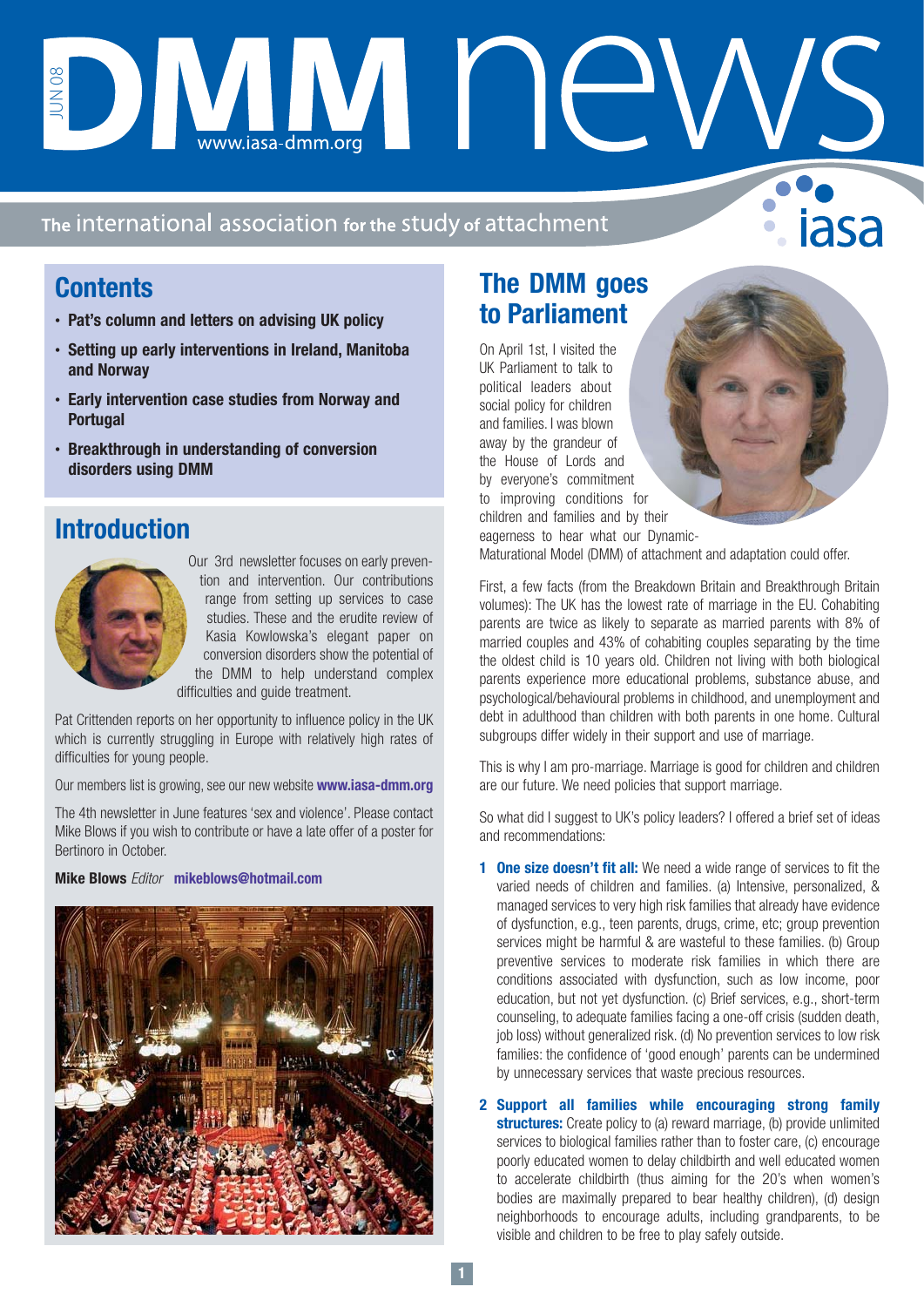- **3 Organize interventions to address developmentally salient issues:** especially early infancy, toddlerhood, and the transition to adulthood. Start where the individual or family is, not where we think they need to be; this is especially important in cases of child protection. Most important: Combine child, adolescent, and adult services (and training) as Human Psychological Services. Why? Almost all troubled parents had troubled childhoods and all children need parents.
- **4 Structure interventions to do as we want families to do:** For example: (a) interventions should be less didactic, more responsive, (b) interventions should not be imposed; choices should be offered, (c) parents should not be accused; they should be understood and supported, (d) the process should be reciprocal & respectful and without name calling ('abuser', 'molester', 'psychotic') or bullying (threatening to place children in care). I suggested that power misused begets the misuse of power.
- **5 Avoid the slick, superficial, and strident; avoid fads in treatment:** I said that it takes 2 decades to raise a troubled parent; we cannot undo that in 12 easy, manualized lessons. I pointed out that early prevention/intervention is not an inoculation against the future so we must be prepared to follow up on a good start. Finally, I argued that we lack an adequate evidence base because (a) the goals that are tested are not deemed important by many psychotherapists, (b) many studies are biased because they are done by people wanting to support their treatment, (c) negative findings are not published, and (d) evidence of harm is not sought.

Similar policy work is being done in Canada, both on services for children in general and on services to Aboriginal communities to help them recover from generations of policy that harmed their families. Because of the recent separation of Aboriginal service structures from existing service structures, Canadian Aboriginals have an almost unique opportunity to institute the best policy without being hobbled by the past. More on that later!

The DMM is open for business! We want to help troubled individuals, threatened children, and families of all types. We're prepared to travel anywhere and talk to anyone about how to help people to live happier, healthier lives. If you have connections to policy makers or service administrators, we'd like to hear from you!

Meanwhile, I'm still agog over going to the House of Lords, having tea with Baroness Morris of Bolton (chief whip in the Lords and Shadow Minister for Children), meeting Ian Duncan Smith, and sitting right in the House of Lords. In a twist on an old western sitcom line: "Have theory; will travel!"



### **Reply to Pat**

*Dear IASA,*

*Why I needed you.*

*Our policy group, which represented all Children's Departments and included senior MP's,were bowled over. Amazing!* 

*The DMM represents a model that is actually far more acceptable and understandable to policy makers, as it refelects the developmental pathway of an individual and the environment they live in. Previously there has been a viewpoint that attachment patterns were pretty fixed in all cases, promoting an idea that ultimately there's nothing that can be done to help many vulnerable people in the way most psychologists / therapists would like and therefore 'global' answers to psychosocial problems would be the most logical solution. Showing the individuality of dyads,encompassed in the individuality of each culture is dramatic and shocking. It means WE CANNOT ASSUME that there are easy cheap answers. It also shows vividly how easy it is to inadvertently disrupt attachment, instead of the view that only active and dramatic abuse causes problems. Politicians can no longer focus on the belief that poverty is the only significant cause of national distress. Using the DMM could challenge the slide to 'one size fits all' and allow us to attempt what is actually needed.*

*The dyad films both shocked and amazed, as people actually see what should happen between a baby and parent, when they gaze into each others eyes. They were especially interested in the ideas around fostering. Seeing for themselves blew all sorts of assumptions away, and yet that film needs to be seen by journalists who influence the nations' perspective to the extent that babies are seen as a big chore that costs lots of money.* 

*The power of film is incredible. I think everything was summed up by a researcher from the Centre for Social Justice when she said, 'I'll never look at a baby and its mum in the same way again'. Perfect.*

*Melanie Gill*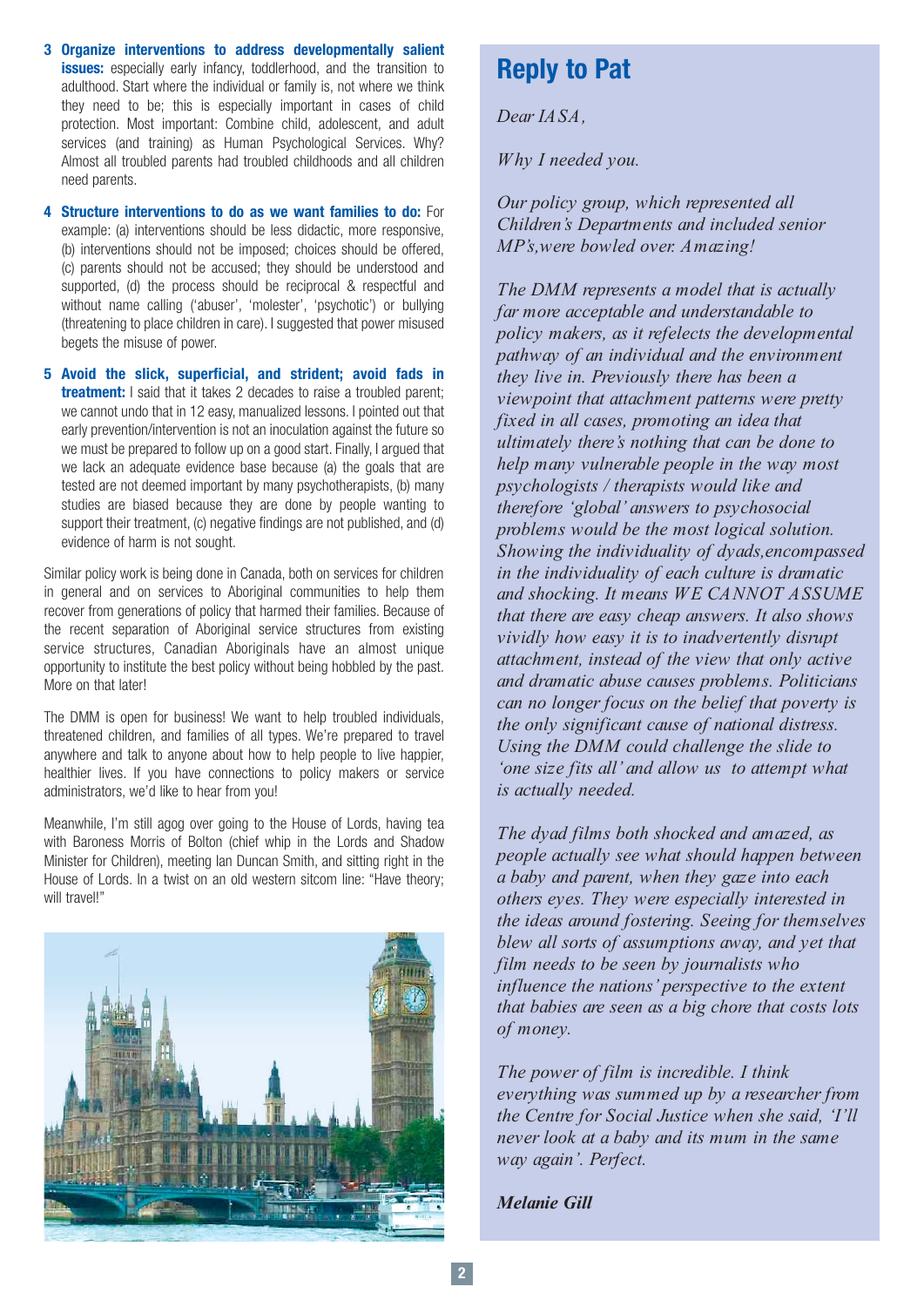### **When a baby is thrown out with the bath water, does anyone hear it scream?**



The English expression 'throwing the baby out with the bath water' gives the image of a carer so focused on the process of cleaning that they inadvertently toss away not just the dirty water but the treasured, sparkling clean baby too. Babies are messy, runs the metaphorical sub-text, cleaning them is a seemingly endless task, scrub them well enough and they will be clean forever. But at what cost?

Reflecting on what is happening around parenting programmes currently in the UK, an equivalent metaphor may be taking place. A few people with influence are promoting that we know which programmes do and don't work. We should they argue, only offer parents a few clearly identifiable. effective, 'evidence-based' programmes. Only these are powerful enough to teach parents skills that can reduce the risks to their children. Only these are cost-effective. Only these can make the necessary changes to improve the quality of parenting. It's time, they say, to 'pull the plug' on all the ineffective programmes.

This generally means that the retained programmes are behaviourally based, require group-based rather than individual delivery, last little longer than 8-12 weeks, come in glittering off-the-shelf packages and have been evaluated using randomised controlled trials. These packages have been developed for,and tested on parents in countries outside the UK, rarely extensively, and not always on parents with comparable needs. Even so, the arguments run, they are so well tried and tested they continue to receive government funding. Unhelpfully, very little research funding has been put in to see whether these programmes work in the UK context.

The main factors underpinning this situation are:

- Muddled thinking about the aims and objectives of parent support programmes leading to conceptual confusion associated with the testing of outcomes.
- Lack of understanding of the scope of evaluation designs underpinned by inadequate training in, and experience of research methods among those in strategic positions.
- A lack of commitment to research, resulting in a widespread failure to gather the evidence needed to assess the effectiveness of UKdeveloped interventions.
- The false assumption that all assessment techniques designed for use within clinical settings can, and should be applied, without modification, to interventions in other settings.

All these factors, and more, have led to flawed evaluations of interventions, to misguided conclusions and, ultimately, to unsafe policy decisions (Barrett, 2007). They seem set to initiate a savage pruning of parent support services that will leave the most complex interventions starved of resources.

There is currently no common agreement about how parenting interventions might best be evaluated or about what should count as evidence of effectiveness. It is easier to produce hard evidence of effectiveness when programmes have only a few behaviourally defined aims, such as teaching specific techniques to manage challenging behaviour, e.g. to praise and reward more and to ignore bad behaviour. At core, most programmes teach these techniques. It is much more difficult to demonstrate effectiveness with programmes that offer befriending services to parents (Newpin, Pippin) with widely varying needs, sometimes to complement more intensive interventions. These can offer multi-layered support (practical help, a meeting place, short skills-training courses, a sort of 'second home' where parents can learn to 'find themselves'and where they can begin to feel safe enough to think more reflectively) to parents with complex and enduring problems, often experiencing domestic violence, social anxiety and isolation, depression and anxiety, as well as at risk of abusing their children. Progress can come in many forms, including agreeing to relinquish care of children. Standardised measurement tools are unlikely to capture the variety of subtle yet important shifts that these kinds of support can produce.

Systematic evaluations of many UK-developed parenting interventions (e.g. health visiting services) have not been funded. As a result, we have no substantial evidence of either their effectiveness or their ineffectiveness. But it is not true to say that programmes developed on a more commercial basis in other countries have been proven to be more effective. We simply do not know. The comparisons have not been made. By dispensing with more complex interventions in favour of simpler, neater solutions, we may well be throwing baby out with the bath water.

#### **Helen Barrett, President, International Attachment Network (IAN)**

Barrett, H. (2007) Evaluating evaluations (of Home-Start. Sure Start and Primary Age Learning Schedule). London: Family and Parenting Institute.

### **Reply from Pat Crittenden**

*I agree Helen. Although the comparisons have not been made, we do know however, that standardized programmes give up the excitement that comes from professionals working directly with parents to create the programme that meets the parents' needs. The process of attunement might be the critical component of the intervention, because it is what very troubled parents missed in their own childhoods and can't (yet) offer to their children. By dispensing with diversity, we may fail to meet the needs of diverse families. By failing to fund programmes with more complex interventions in favour of simpler, neater solutions, we may, as you say, be failing to meet the needs of families with complex problems.*

Crittenden, P.M. (1991). Treatment of child abuse and neglect. Human Systems.2,161-179

• Belief in simple solutions to complex problems.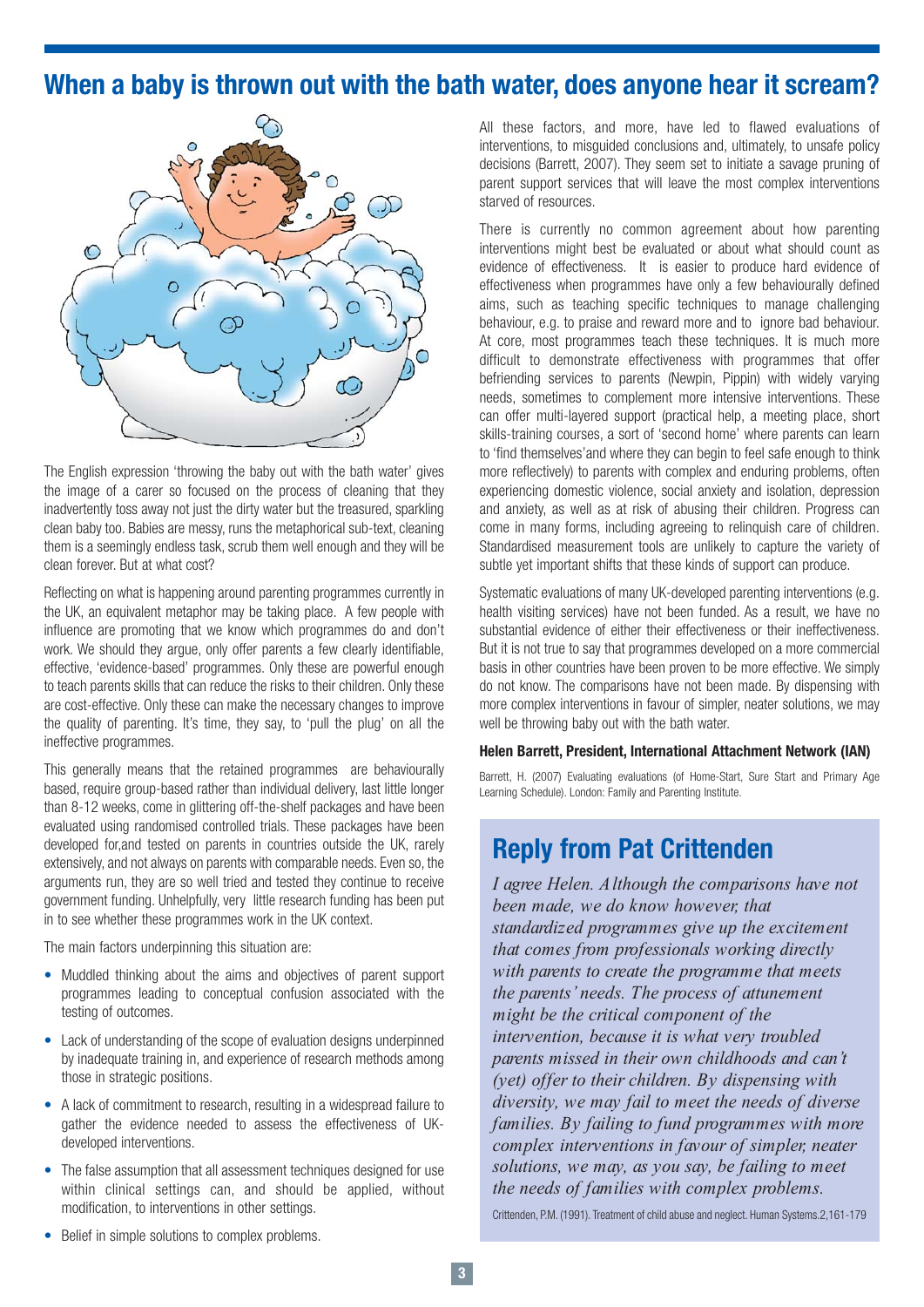### **A 'strategic approach' to a multi-level system of parent-infant intervention in Ireland**



Our Community Child Psychology service typically takes traditional cases with ever increasing demands for family crisis interventions. However we were also asked for prevention and intervention work for early relationship difficulties, and knew that our services for these families were struggling to achieve the desired outcomes.

Developing such work with limited resources in public services is a challenge. The DMM principles offered the theoretical foundation that stood out for us among the research literature and best practice models. After a 5 day Attachment & Psychopathology course, we were excited by the insight, relevance and hope, that the DMM offered in potential work with families, particularly during the early critical period for change.

We wanted an inclusive programme for all mothers and infants, from dyads where problems are clearly formed, to those who just seek information on promoting their infant's development. The CARE-Index,(training by Steve Farnfield in Portsmouth) was the key assessment and intervention tool to develop such a programme. We then we met with 'PO' Svanberg in Newcastle, whose experience of its use and his evidence of the positive effects of attachment-promoting programmes and how to prioritise resources for this critical period, was inspiring.

The presented rationale for 'Prevention and Early Intervention Work with Parents and Infants'.

- "Treating Mental Health is expensive but leaving mental health untreated is more expensive and a luxury that most nations can illafford." WHO, 2005.
- Economic analysis shows that returns are highest for investments made at younger ages; the optimum investment profile declines with age (Heckman & Masterov, 2007)
- Evidence-based research clearly demonstrates the cost-effectiveness of attachment promoting programmes with primary carers and infants (Svanberg, 1998; 2007).

We used this to argue with senior managers the priority for a psychologically minded programme to promote infant attachment relationships. Once informed, our colleagues at all levels readily supported efforts to expand services with the best outcomes.

A systematic and strategic approach to infiltrate current medically focused care, enabled us to continue to target service managers in

prioritising this area of public service work, but also deliver a) an individual psychology service to parents and infants to create a 'secure base' and resilience, and b) collaboration with other health service professionals promoting infant development as well as liaison with other psychologists in Ireland working similarly.

Rather than wait for resources we took a graded and phased approach towards delivering a local universal and progressive service (September 2007) with a key community group. This gradual accommodation of existing roles and duties insured against the project faltering.

#### **Phase 1 (completed!) aims**

- Provide Psychological Consultation to augment the existing Maternity and Infant Care and Family Support services within the Irish health care service and
- Target, Prioritise and Promote the foundations of early Relationships.

#### **Method:**

- Consultation meetings with Regional Nursing Directors.  $(N=4)$
- Consultation and education forums with all Public Health Nurses (N=60) in the region, on the new mother-infant programme.
- Advising Professionals, for example, GP's, PHN's, Social Workers, Primary Care Workers, Adult Mental Health teams, on identifying parent-infant dyads who may benefit from existing appropriate psychological and mental support services.
- Prioritised referrals received of parent-infant dyads in need for immediate assessment and intervention (20 referrals received in the first week!)
- Integrated and delivered additional psychological component into existing Ante-Natal programme: "Promoting Psychological and Emotional Development of Infants and Parents: Learning about how Babies' minds work and Promoting their First Relationships"

#### **Goals of Direct Psychologist Intervention with Parent-Infant Referrals/Ante Natal input:**

- Engaging parents and families in accepting help.
- Improving awareness of Infant Development.
- Addressing past and present parental psychological issues.

#### **Goals of Indirect Psychologist Intervention through Multidisciplinary Consultation:**

- Emphasising key concepts of attachment and parent-infant relationships.
- Integration promotion of these concepts into professional's daily practice.

#### **Phase 2 now aims to:**

- Build on Phase 1 and introduce DMM theory to professionals working with families, to educate them on attachment promoting programmes.
- Educate more professionals on how they can integrate parent-infant focused work into their current practice.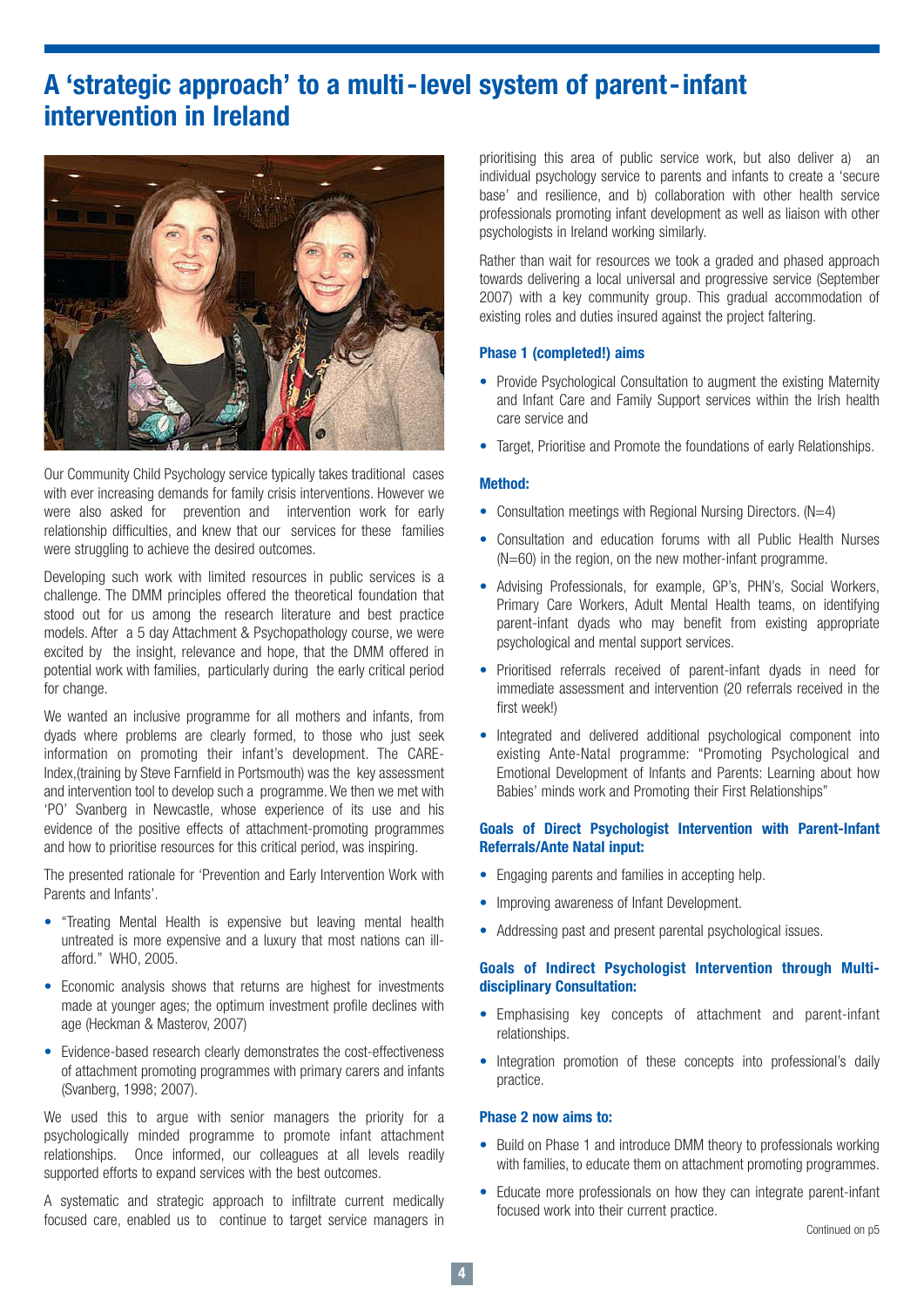#### **These aims, we will achieve through:**

- A 2 day "Introduction to DMM Conference": to health service clinicians and managers, across the locality and the country, by Dr Patricia Crittenden.
- Local Needs Analysis Report, including evaluation of Ante-Natal Input.
- Consultation to health service professionals on "Promoting Children's First Relationships"

#### **Challenges in Setting Up**

Prevention and early intervention work is frequently sacrificed for crisis interventions and a variety of Resource constraints present significant challenges.

(1) The designation of allocated time for developing new services according to local need and informed by best practice within the research literature, whilst maintaining existing under-resourced services. Within our own service, our current duties include researching and developing services to respond to community need, allowing us some flexibility to pursue this area of work.

- (2) Funding and opportunity for ongoing training and supervision to develop staff skills and expertise to work with infants psychologically, is still needed.
- (3) Funding is required for additional public health nursing posts to carry their case-loads and allow them more time to meet with mothers and infants in their care and engage in some meaningful intervention work to prevent future difficulties.
- (4) Addressing the lack of knowledge within services, managers and professionals, regarding the critical importance of early relationships for children, means engaging in a process that will inform and bring awareness at all levels required to pursue this work.

18 months on, we are just emerging from our own infancy, though our experience to date has been overwhelmingly positive, with professionals and families enthusiastically supporting a continued emphasis and need for this work.

**Niamh Clarke & Sheena Burke, Senior Psychologists, Ireland.**

### **Teaching assessment, diagnostic and treatment procedures from the DMM perspective**



#### **Bente Nilsen, Clinical child psychologist, Infant and toddler unit, Baerum BUP, Norway.**

I have been working with a single mother and her two sons for a long time. When she asked me to help her to understand her 5-year-old son better and also to address her concern that her own anxiety was affecting her relationship with him, I suggested doing the Strange Situation. Doing the procedure created the opportunity for her to observe his mastery of the challenge. It touched her to listen to his fears as he spoke to the stranger (after first separation) and to himself when he was alone. As we closed the procedure, the mother grabbed my hands and said, "This was very important to us. We have to look at it again!" She said this with real hope in her voice.

This case was presented as part of a three-day clinical seminar on assessment, diagnostic classification and treatment in pregnancy and in families with infants and toddlers at risk, sponsored by the Norwegian Psychology Association (NPF). Mette Sund Sjovold, from Aline Infant Clinic, and I worked with 15 psychotherapists, psychologists working with severe developmental disorders, and forensic therapists from child care units and preventive health units. Our goal was to present the DMM perspective on interaction, the attachment relationship and treatment. Some of the participants had recently attended other seminars focusing on "disorganization", and this opened fruitful discussions on one major issue that differentiates the DMM from other theories, namely what theory underpins hope. The concept of disorganization, as used in Norway, bears the message of hopelessness.

We issued only one article to the participants, and as one psychologist proclaimed, "I received only one article. And it turned out to be one that grasped everything one could dream of reading!" That article was Pat Crittenden's "Molding clay: The process of constructing the self and its relations to psychotherapy".

In the seminar, we explored the analysis of mother-infant interaction, using questions from the CARE-Index manual as ways to open what Daniel Stern calls "now" moments in therapy. We also looked at how viewing strange situations with parents can guide mutual exploration of the parent-child attachment relationship. We closed the topic of treatment with exploring why parents do as they do through understanding their psychological organization. The seminar really focused on hope, as do Pat's words from "Molding clay":

"[Psychotherapists] should be comfortable with self-awareness, with the uncertainty of change, and with the process of integration of discrepant representations of self. Without these competencies, they cannot guide another person, particularly a suffering person who has been exposed to threat in intimate relationships, through the challenging process of self revelation and change. […] The self is never static, never complete. Its emergent qualities create hope." (p.11)\* Also on www.iasa-dmm.org

\*Crittenden, P.M. (2000). "Moldear la arcilla. El proceso de construción del self y su relación con la psicoterapia", Revista de Psicoterapia, 41, 67-82. Dedicated to Vittorio Guidano.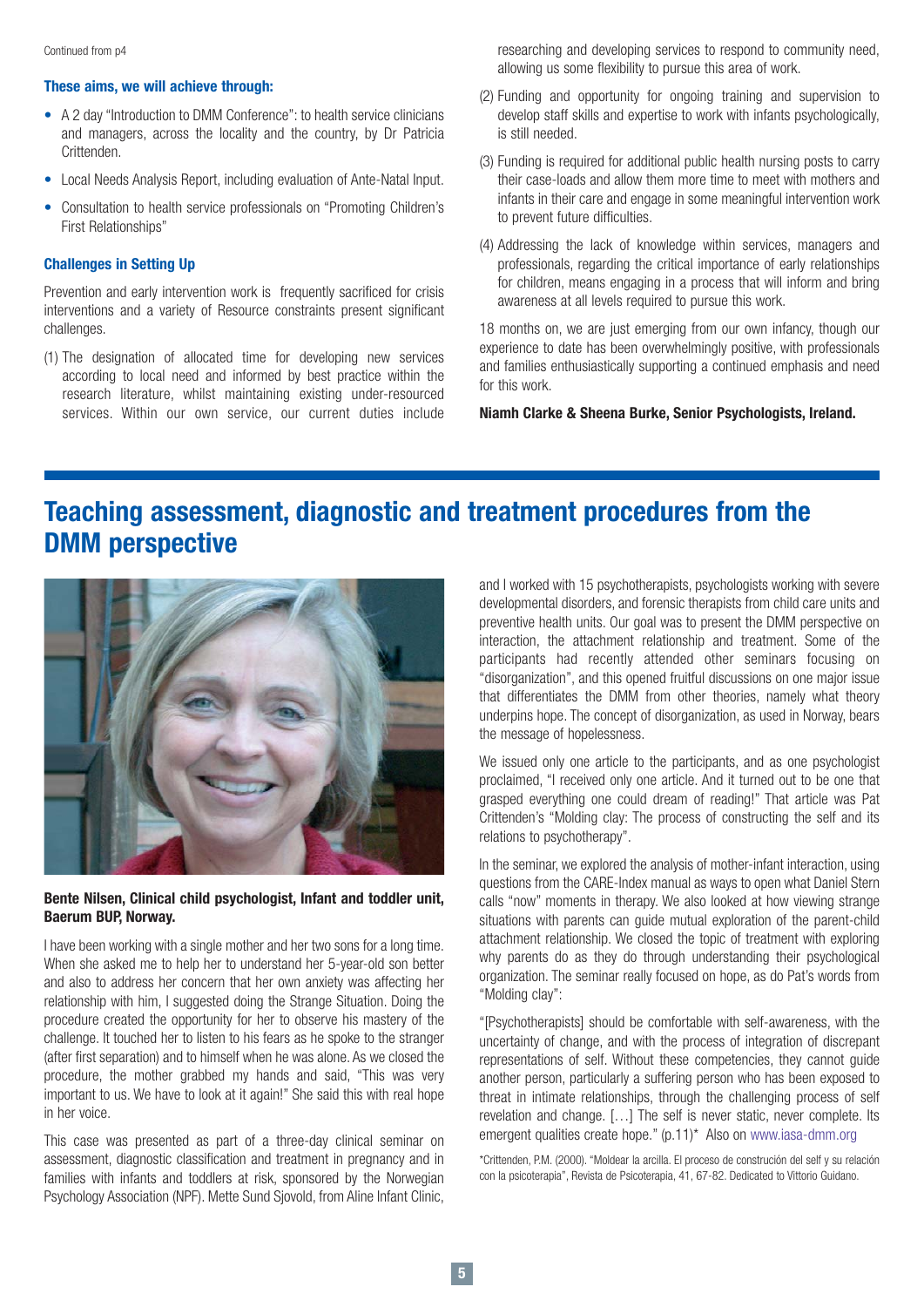### **Promoting parent-child attachment at a population level as a public health imperative: Lessons learned from Triple P in Manitoba**



In March of 2005, the Government of Manitoba's Healthy Child Committee of Cabinet (HCCC) announced their support for the province-wide implementation of the Triple P - Positive Parenting Program as a populationlevel public health initiative to provide parents with evidence-based parenting information and resources. HCCC is the only standing Cabinet committee in Canada dedicated to young people's well-being. Manitoba province has a diverse multicultural population of over 1 million. From urban areas to the remote north, per capita it has the largest Aboriginal population in Canada, creating a unique cultural context for large-scale program delivery. The huge mismatch between family numbers and available specialist mental health services, indicated that a public health approach to strengthening parentchild relationships at a population level was imperative.

Triple P is a parenting system that focuses on helping parents to develop and maintain positive relationships with their children and has been shown to reduce prevalence of child maltreatment and serious behavioural and emotional problems in children. Created by Professor Matt Sanders at the University of Queensland in Australia, the program is founded on a remarkably strong international evidence base of efficacy, effectiveness, and research, with over 30 randomized controlled trials published over the last 25 years. Currently, it is being implemented in an increasing number of countries worldwide.

This population-level public health initiative is unique to government in that it is being implemented through a wide variety of practitioners across sectors, by utilizing the existing workforce to reach families in need. Since 2005, the Healthy Child Manitoba Office (HCMO) has been engaging community agencies, regional health authorities, child care providers, family resource centres, school divisions, mental health professionals, and other organizations to partner on this new approach to supporting parents and parent-child attachment across Manitoba. Using criteria that focus both on community need and community capacity, the Triple P practitioner training is being rolled out across the province, in phases that include rural, northern and urban regions.

HCMO has been gratified by the enthusiastic response from communities, agencies, and practitioners to the implementation of Triple P within our province. To date (April 2008), approximately 650 practitioners representing 150 community agencies and organizations have successfully completed Triple P training and accreditation. We are now rolling out program delivery, with an official publicity launch in September, 2008. We are collecting feedback from practitioners to gain lessons for continuing implementation, and for others planning to deliver programs to support families in building healthy relationships with their children.

#### **Lesson One: Prepare**

The investment of resources in planning in advance of any public health initiative is key. In particular, the wise investment of time and energy to outreach and community engagement at the outset. Existing systems, organizations, and communities have varying levels of enthusiasm, readiness, and resources to implement any new initiative, and collaborating with 'champions' who are most ready and able to move ahead has been a positive step in successful implementation and reaching the families we aim to support. Prioritising these relationships is the foundation for longterm sustainability in a large-scale program.

#### **Lesson Two: Support**

Practitioners appreciate engaging in ongoing dialogue regarding training and incorporation of the program into their service delivery models. Practitioner and manager support groups for Triple P have encouraged practitioners and agencies to follow through and incorporate the program within their existing service delivery model, thereby increasing their population reach.

#### **Lesson Three: Learn**

When implementing such a program, it is vital to learn more about and come to know your practitioners, their communities, and the individuals they serve. HCMO has conducted numerous consultation days around the acceptability and applicability of Triple P in Aboriginal communities and agencies. We are currently working on an Aboriginal parenting project to learn more about the strengths and practices of our parents in diverse communities across the province. A dedicated training session and consultation day are also held for agencies, families and practitioners working with families who have newly immigrated to Manitoba to better understand their needs. This shared understanding is imperative in collaborating with practitioners around fitting the program into unique and diverse cultures and communities.

#### **Lesson Four: Communicate**

To maximize the population reach of an intervention, it is important to consider appropriate ways to demonstrate its benefits to potential partners in their work as practitioners and organizations with their clients. It is also key, to not only acknowledge the fine work that organizations are already doing with the families they serve, but also to highlight the role they play in the bigger picture of improving parent-child relationships at a population level. Collaboration is key to encouraging creativity in fitting new interventions with existing work. It is important when bringing on new practitioners and organizations to clarify the commitments that will be expected of them in terms of both completing the training process, and with delivering the program as part of routine practice across sectors and service delivery systems.

Preparation, support, learning and communication help establish strong collaborative relationships with and between practitioners, organizations, communities, and the public, and are prerequisites to achieving positive outcomes for the families we seek to support.

**Jennifer Volk** (1 & 4), **Steve Feldgaier** (1 & 2), **Rob Santos** (1 & 3), **Kelly Penner Hutton** (1 & 4), **Deb Campbell** (1) and **Jan Sanderson** (1). (1) Healthy Child Manitoba Office, Healthy Child Committee of Cabinet, Government of Manitoba; (2) Department of Clinical Health Psychology, Faculty of Medicine, University of Manitoba; (3) Department of Community Health Sciences, Faculty of Medicine, University of Manitoba; (4) Department of Psychology, Faculty of Graduate Studies, University of Manitoba.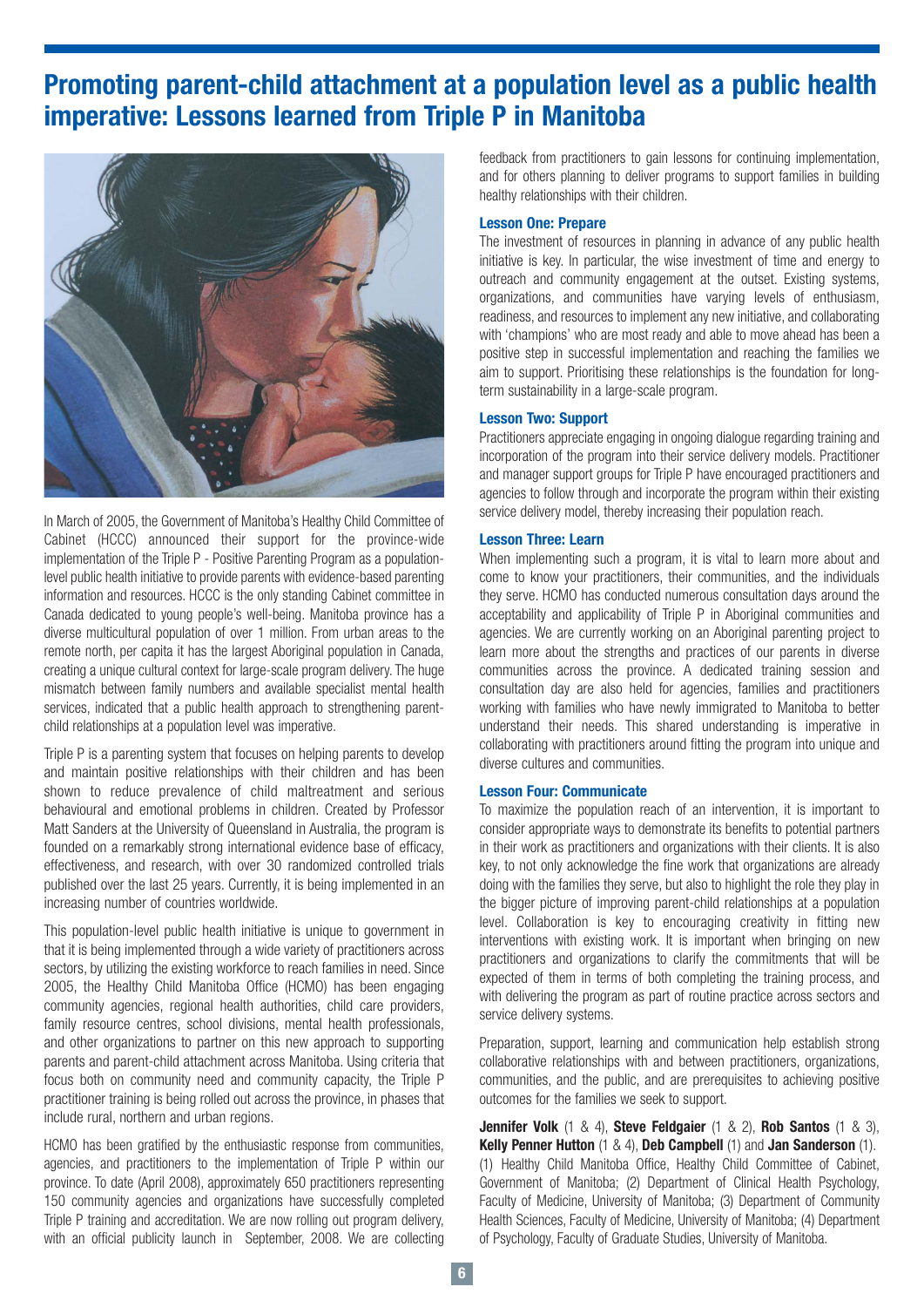### **Families at risk, from pregnancy to pre-school years: creating a clinical approach from a DMM perspective.**



Bente Nilsen, Anne Vaglum and Agnes Aarre, Clinical Child Psychologists, Baerum Child and Adolescent Outpatient Clinic.

In May 2007, we created the Unit for Infants and Toddlers in our outpatient clinic to serve families who are at risk for psychopathology from pregnancy up to 5 years. We aimed to serve families where there were risks such as:

- Parental symptoms such as depression, anxiety or personality disorders.
- Infants who had been born prematurely. or who had developmental disorders or delay, medical conditions, behavioural problems or regulatory disorders.
- Relationship problems between parents and infants, such as discord in interactions, abuse or neglect.

In 6 months, we worked with 44 families (2 pregnancies, 11 infants under 12 months, 9 infants 1-2 years, 7 toddlers 2-3 years, 3 toddlers 3-4 years and 15 in the preschool range - above 4 years). Referral issues included:

- (1) Regulatory, tied to feeding, sleeping, affect, behaviour and interaction.
- (2) Behavioural issues such as head banging, eating disorders and aggressiveness.
- (3) Delayed psychomotor development.
- (4) Relationship discord.
- (5) Stressors in the family (somatic illness, premature birth, death or trauma, psychiatric illness, parental discord).

We collaborate with other agencies including education, child care, public health services, child mental health services, paediatrics, day care, general practitioners, and adult out-patient psychiatry.

Our theoretical and methodological orientation is within the DMM, using the CARE-Index, PAA and AAI. Along with that, we have theoretical and therapeutic orientations towards family systems theory, the psychoeducational approach, developmental psychology, affect theory and interactional therapy based on video feedback (e.g. Marte Meo).

Our team has a variety of training in DMM methodology, but as we discussed our professional approach to the clinical challenges that were ahead of us, we all felt that we needed to have methods that could meet the needs of assessment as well as treatment. We were concerned that our focus should be treatment, and not solely assessment, so we could meet and potentially shape - the criteria for providing evidence-based treatments.

Creating such a unit is a work in progress, and we feel excited about dealing with issues that emerge early in human development. We have begun to see that we can help family members to improve their communication and to share moments of experience. These might seem unattainable goals, but in looking at videotaped interactions between parents and infants, with a valid method for understanding the functional aspects of interactions and the attachment relationship, we see the emerging results and the solid reasons for keeping these kinds of goals alive.

In preparing for this treatment unit, our questions are numerous. How can we create treatment interventions based on interaction analysis (CARE-Index), and assessment of attachment (SSP, AAI)? How can these methods supply themes and issues for treatment that are valuable for both infants and their parents? How can individuals create meaning, reflect on their past and present experiences and at the same time keep their interaction and attachment relationship with their infant and toddler in focus? How can we create a treatment intervention that avoids teaching parents to "do the right thing" from the perspective of others, as we represent authority ourselves? How do we avoid just stimulating the accumulation of unresponsive, yet active, parental interaction behaviour? How can these methods provide a better tool for parents to observe their infant's initiative and signals, their desire for comfort and expression of positive and negative affect?

> We cannot yet answer all of these questions, but nevertheless we proudly ask them! Our experience in working with families in the field of child and adolescent psychiatry and preventive work makes these questions very

important. As we meet families with prior experience of treatment, we are surprised by how easily families assimilate professional ideas about their lives, their children and how to behave, and yet they often seem unable to describe what they observe about their own children, and how they understand their child's desires and needs.

Illustration by Anna Fiske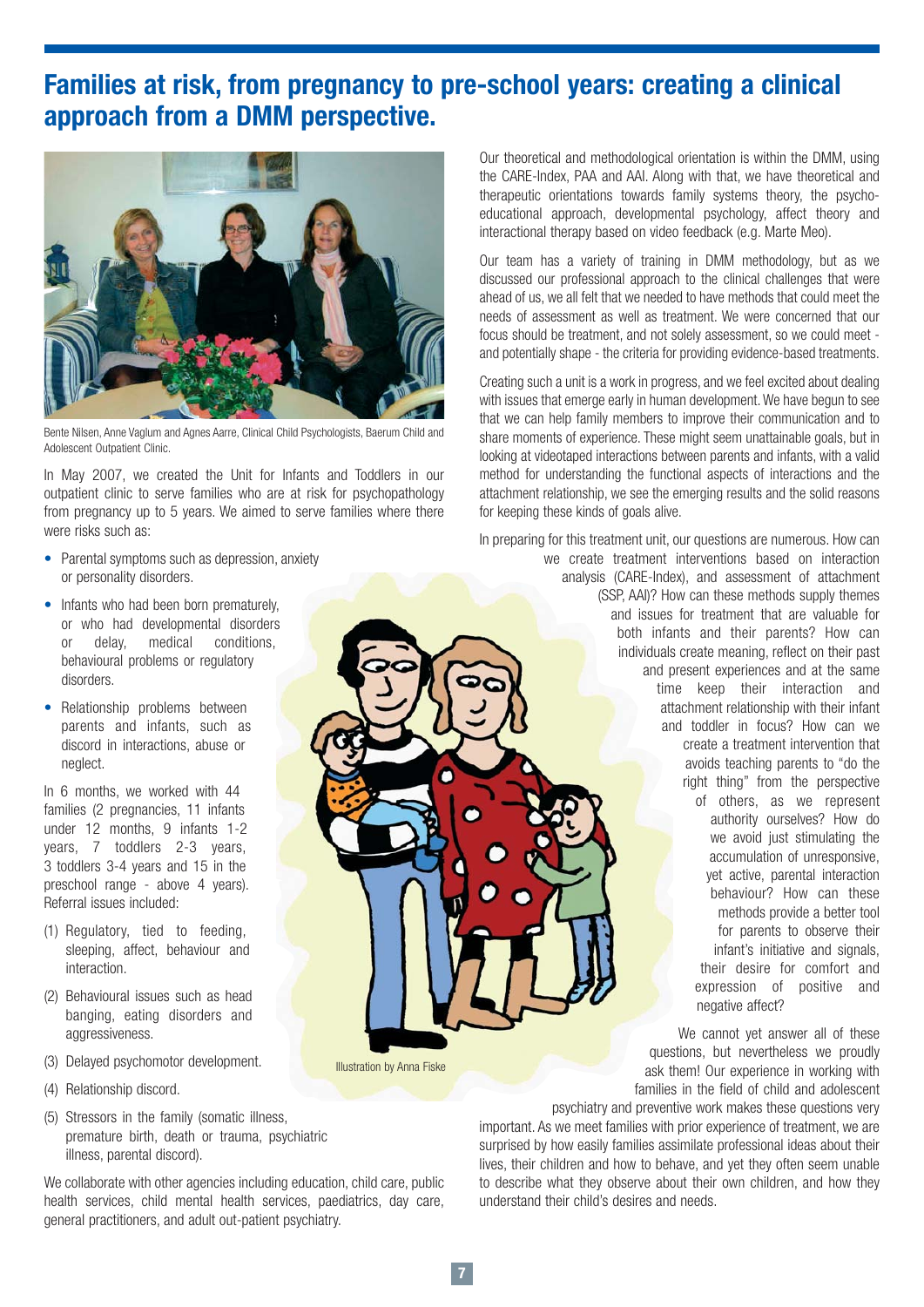### **Conversion disorders - phylogenetic roots in innate animal behaviour?**

**Review by Airi Hautamäki, Professor, Swedish School of Social Science, University of Helsinki.**

The elusive conversion disorders have enticed the attention of doctors and therapists since Jean-Martin Charcot, Pierre Janet and Sigmund Freud. In her article, **'The developmental origins of conversion disorders' (Clinical Child Psychology and Psychiatry, 2007, 12,**

**487-509), Kasia Kozlowska** presents a novel conceptualization of conversion disorders in terms of their evolutionary origins. She draws a distinction between two kinds of conversion disorders. Their roots are in the two innate animal defensive behaviours in response to danger, i.e., the 'freeze' and 'appeasement' responses. Defensive behaviours in humans have evolved gradually, both in the context of predatory threat and threat from other human beings, particularly those who are supposed to take care of the child. Even in post-industrial, Western societies, child abuse and neglect are prevalent.

Kozlowska stresses that observations of children in stress-eliciting procedures (for example, the SSP and PAA) indicate that freeze behaviours are incorporated in the compulsive Type A strategies. Type A+ self-protective strategies are seen in endangered children presenting conversion symptoms in the context of inhibition of affect. With the help of illustrative case presentations, Kozlowska analyses the conversion reactions in terms of freeze behaviour. She also presents a case in which a Type A+ child is unable to maintain his inhibition, as stress rises. The negative affect intruding is seen as intense negative distress, e.g., the child falling without self-protective reflexes.

C+ strategies are connected to conversion symptoms in the context of alternated and exaggerated displays of aggressive-threatening or feigned affect. Thus, the attachment strategies underlying the two types of conversion symptoms have distinct phylogenetic roots in selfprotective responses to external threats. The children manifesting the different conversion symptoms are characterized by distinct developmental pathways. Conversion symptoms tied to compulsive Type A are often manifested as discrete neurological symptoms, tied to inhibition of negative affect. The second developmental pathway originating from Type C appeasement behaviours is observed in toddlers with conversion disorder who strongly show pain behaviours, conspicuous impairments in neurological function, or body enactments of negative affect.

Kozlowska concludes that the conversion disorder bound to a Type C+ attachment strategy represents implicit deception. It is automatically triggered and based on the preconscious memory systems, i.e. imaged and procedural memory. Implicit deception should be distinguished from explicit deception, e.g. feigning neurological symptoms bound to the Type 7-8 attachment strategies. Type 7-8 emerges in adolescence, and is more prevalent in anti-social populations.

The author reformulates the concept of 'disorganization'. According to Main & Solomon (1990) and Solomon and George (1999), children would become disorganized in the face of danger, and the disorganization of the child's attachment strategy would even increase with age. Kozlowska, using the DMM, takes an evolutionary perspective. In order to survive and cope with threat, endangered children must organize in more complex ways than would have been necessary in caregiving contexts that provide protection. Kozlowska's reformulation of disorganization agrees with Bowlby's (1969/1982) universality thesis of attachment; a propensity of the infants to become attached regardless of their cultural niche. But these globally adaptive, behavioural propensities are realized in specific ways, as a function of the cultural niche in which the children have to survive.

The author proposes that the so called "disorganized" behaviours are either based on freeze behaviours, e.g. extreme stillness, stiffness of the body or a limb, interrupted and jerky movements, anomalous postures; or, at the other end of the continuum, they reflect the use of exaggerated appeasement behaviours, e.g. intense displays of extreme fear or feigned helplessness. Thus, the supposedly disorganized behaviors are not disorganized. Instead, they reflect the incorporation of innate defense behaviours into more complex patterns of attachment. In terms of the DMM (Crittenden,2004,2006), and in contrast to Solomon & George (1999), and Hesse & Main (2006), the author concludes that, as a child grows into adulthood, and with the help neurological maturation, there is increased complexity in the self-protective attachment strategies in the face of danger.

Clinically, the distinction between two qualitatively different conversion disorders, as well as between implicit and explicit deception, is helpful in formulating hypotheses in family assessment and planning the treatment. Conversion disorders in the context of exaggerated display of affect need intervention stressing structure and predictability, whereas the conversion symptoms in the context of inhibition of affect need intervention in which the children are assisted in deepening their awareness of body states and communicating negative feelings.

The author draws the proposed model from the DMM and her clinical experience with children and adolescents. She stresses that the new distinctions drawn between different developmental origins of conversion disorders require further empirical testing with larger and more diverse populations. The DMM will allow a more clear-cut useful differentiation between patients who suffer from unexplained neurological symptoms, and also between those who use implicit versus explicit deception.

#### **References**

Bowlby, J. (1969/1982). Attachment and loss. Vol. 1: Attachment. London: Hogarth Press. (Original work published 1969).

Crittenden, P.M. (2004). Patterns of attachment in adulthood: A Dynamic-Maturation approach to analyzing the Adult Attachment Interview. Unpublished manuscript; Draft, March, 2004.

Crittenden, P.M. (2006). A Dynamic-maturational model of attachment. Australian and New Zealand Journal of Family Therapy, 27, 105-115.

Hesse, E. & Main, M. (2006). Frightened, threatening, and dissociative parental behavior: Theory and associations with parental Adult Attachment Interview status and infant disorganization. Development and Psychopathology 18, 309-343.

Main, M. & Solomon, J. (1990). Procedures for identifying infants as disorganized/disoriented during the Ainsworth Strange Situation. In M.T. Greenberg, D. Cicchetti; & E.M. Cummings (Eds.), Attachment in the preschool years (pp. 121-160). Chicago: Chicago University Press.

Solomon, J. & George, C. (1999) (Eds.). Attachment disorganization. New York, London: Guilford.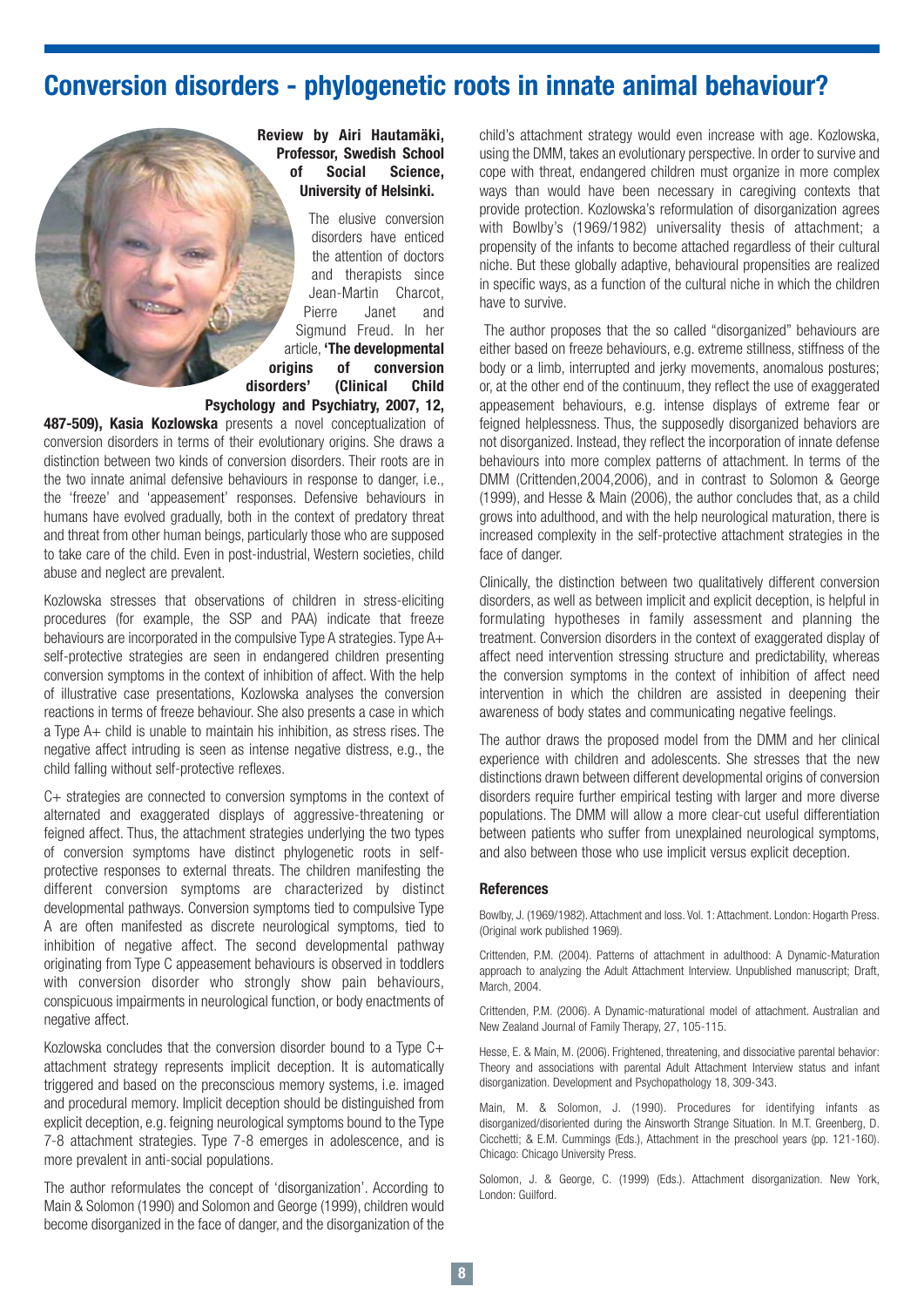### **Use of the DMM in early intervention with infants and families in Portugal**

In an effort to provide support for children with developmental problems and their families, a small group of professionals created a private centre in Lisbon: the Gabinete de Apoio ao Desenvolvimento Infantil e à Familia (GADIF). GADIF has a home-based program with different services, such as developmental psychology, family support, physical therapy or speech/language therapy. This program promotes the healthy development of children under six years old by empowering families and reinforcing positive caregiving. Moreover, the program seeks to attend carefully to attachment issues. In addition to its clinical work, GADIF has several ongoing research projects.

#### **Becoming familiar with the Dynamic-Maturational Model - DMM**

In 2002, the GADIF Project coordinator, Marina Fuertes, and later the rest of the team, became familiar with the DMM, starting with an overview course about Attachment and Psychopathology. This theoretical framework was used as the basis for attachment research (Fuertes, Lopes-dos-Santos, Beeghly & Tronick, 2006) and informed GADIF practices.

#### **Using DMM to help the 'cat boy'**

When the pre-school teacher and parents raised concerns about this 3 year old boy, we arranged the first family meeting, and just listened! Tomas presented significant language and motor delay, and was described as not caring about being alone, rarely seeking his parents and "as independent as a cat". His parents noted his clumsiness and frequent falls. His family members were urban, well-educated and desperate for answers.

Further evaluation included The Griffiths Mental Development Scales, to assess cognitive and motor development. Naturalistic observations at school showed Tomas had a lack of intentional communication (especially with peers) and he used destructive behaviour as a principle strategy to interact. Frequently, he wandered around the room with little or no investment in activities, toys or people. At home, his parents found it very hard to control his erratic behaviour, which often put him at risk, and he rarely looked for his parents as a social reference or to find protection.

Tomas' lack of social reciprocity was very stressful for his parents. The Pre-school Assessment of Attachment (PAA-DMM) confirmed a failure in the activation of an attachment pattern. Tomas "has not organized his affective behavior around an attachment figure who is perceived as serving a protective function" (Crittenden, 2000). On the contrary, Tomas showed no reaction to his mother's departure, and in the reunion episodes he didn't seek proximity with her and showed no struggle and no preference for mother instead of the stranger. In turn, his mother found it difficult to help Tomas get closer and to use her support as a secure base.

Tomas' paediatrician and pre-school teacher assisted in the evaluation process and this phase was completed with a final report analyzed and, crucially, discussed between team members and family. Clearly, Tomas' autistic spectrum traits were associated with a significant developmental and attachment disorder.

The personal impact of the diagnosis was different for both parents, and they had differing feelings of confusion and worry. Tomas' mother had spent days (and nights) seeking answers for her child's condition, whilst his father hoped Tomas' problem would resolve itself. As the DMM recommends, GADIF closely collaborated with the family, focusing on child behaviour and family support. Promoting attachment is the biggest challenge, and the DMM gave us confidence to plan Tomas' socioemotional interventions. During the sessions, we invested heavily in work embedded in the family dynamics using videotapes, home observations, toy play, book reading, support given for the routines, and emotional support. We aimed to promote parental sensitivity and availability for



Tomas as well as Tomas' involvement. Initially, his parent's attention and energy was focused mainly on promoting Tomas' acquisition of new skills.

Home visits supported the parents' new perspectives by finding enjoyable closer interactions and organizing time for routines in relationships, such as baths together, play and story time. Sensitive eye contact was also encouraged. Consequently, Tomas and his parents learned to be closer, spontaneous and more playful.

Now, at 4 years old, Tomas tries to please his mother with his drawings as well as inviting her attention with tantrums and struggles, and his father notices Tomas' new protests when he pretends to leave him. Tomas' increasing enjoyment of playing and talking with his mother is now self reinforcing, and he has started exploring behaviors with different functions. At the same time, learning about attachment helped his parents to understand their cognitive role in relation to his behavior. Recently, Tomas asked his mother, "What are you doing mum? Are you coming to take care of me or not?"

Without prescriptions and with a critical and enquiring spirit, the team remains dedicated to this case. The primary results of the Integrative Intervention Program are endorsed by the comments of Tomas' mother:

"These activities performed in our own home enable us [parents] to use and practice important skills with our child, with appropriate tools. We would probably have thought that these strategies were something only professionals could do. We can see the benefits for Tomas' growth and development. Our child is a very good example of this! There is a strong psychological effect and when you start doing that, it really makes our family feel a whole lot better about ourselves".

#### **What the DMM offers that's different from other attachment approaches**

The link between maternal sensitivity and attachment status founded by Ainsworth and colleagues (1978) inspired a range of interventions in parent-child relationships. To enhance such relationships, attachmentbased programs focus on maternal behavior, maternal representations, child behavior and on other caregiving contexts. The DMM model, as a framework for practice, gives a crucial additional contribution to more traditional approaches by:

- Conceptualizing attachment status as a dynamic and dyadic process, not just existing in the child. It is the dyad that finds the conditions to establishing (or not) attachment security, and so the intervention process needs to be planned for both people in the dyad.
- Seeing attachment strategies as self-protective strategies. Each individual's attachment style is their best protective strategy to cope with their caregivers and environment, and so care is needed when attempting to change or remove their life-jacket! Continued on p10